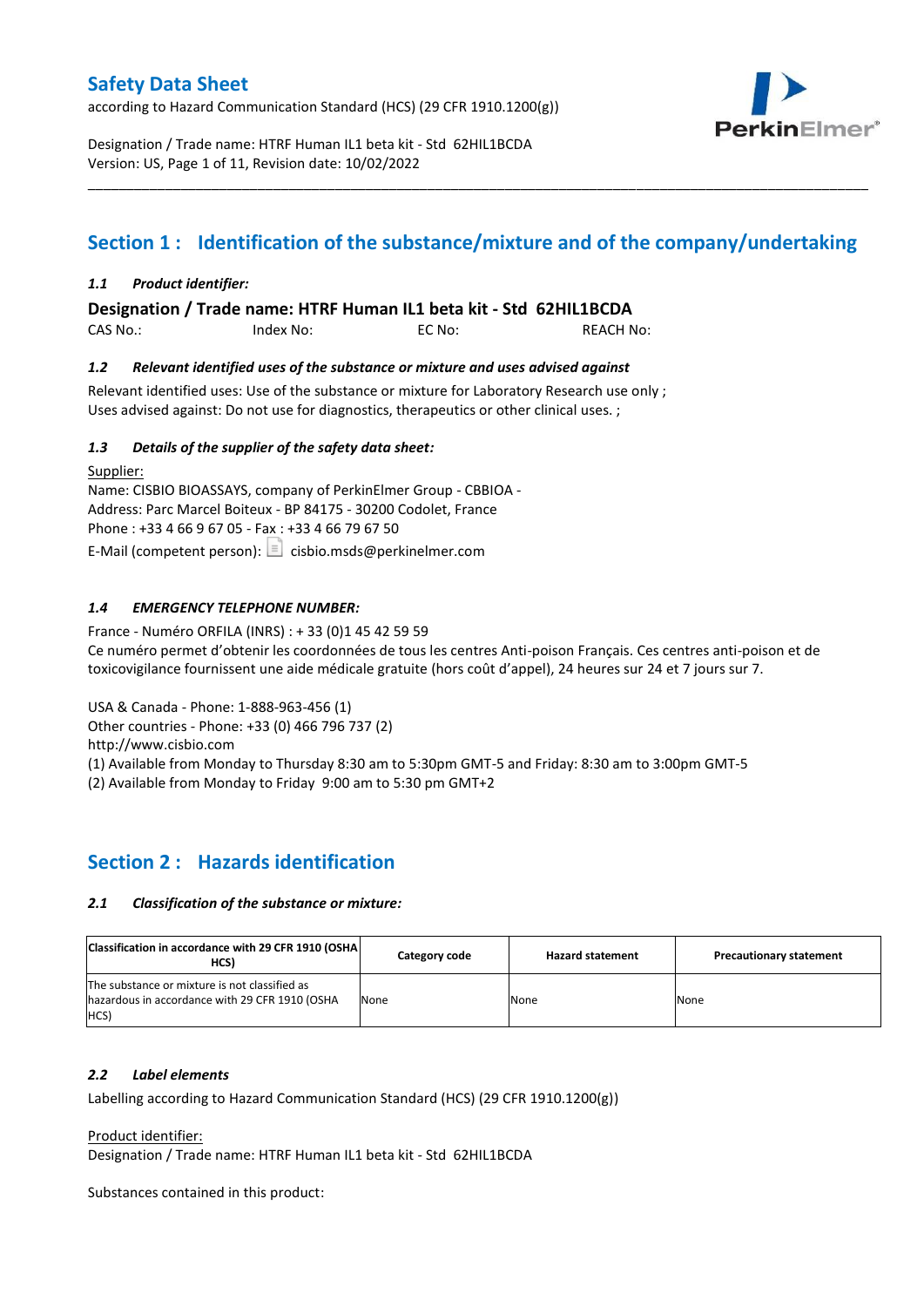according to Hazard Communication Standard (HCS) (29 CFR 1910.1200(g))

Designation / Trade name: HTRF Human IL1 beta kit - Std 62HIL1BCDA Version: US, Page 2 of 11, Revision date: 10/02/2022



Hazard pictograms

Signal word:

Hazard and precautionary statements:

#### *2.3 Other hazards*

The mixture does not contain substances classified as 'Substances of Very High Concern' (SVHC) >= 0.1% published by the European CHemicals Agency (ECHA) under article 57 of REACH. The mixture satisfies neither the PBT nor the vPvB criteria for mixtures in accordance with annexe XIII of the REACH regulations EC 1907/2006. ;

\_\_\_\_\_\_\_\_\_\_\_\_\_\_\_\_\_\_\_\_\_\_\_\_\_\_\_\_\_\_\_\_\_\_\_\_\_\_\_\_\_\_\_\_\_\_\_\_\_\_\_\_\_\_\_\_\_\_\_\_\_\_\_\_\_\_\_\_\_\_\_\_\_\_\_\_\_\_\_\_\_\_\_\_\_\_\_\_\_\_\_\_\_\_\_\_\_\_\_\_\_

Adverse human health effects: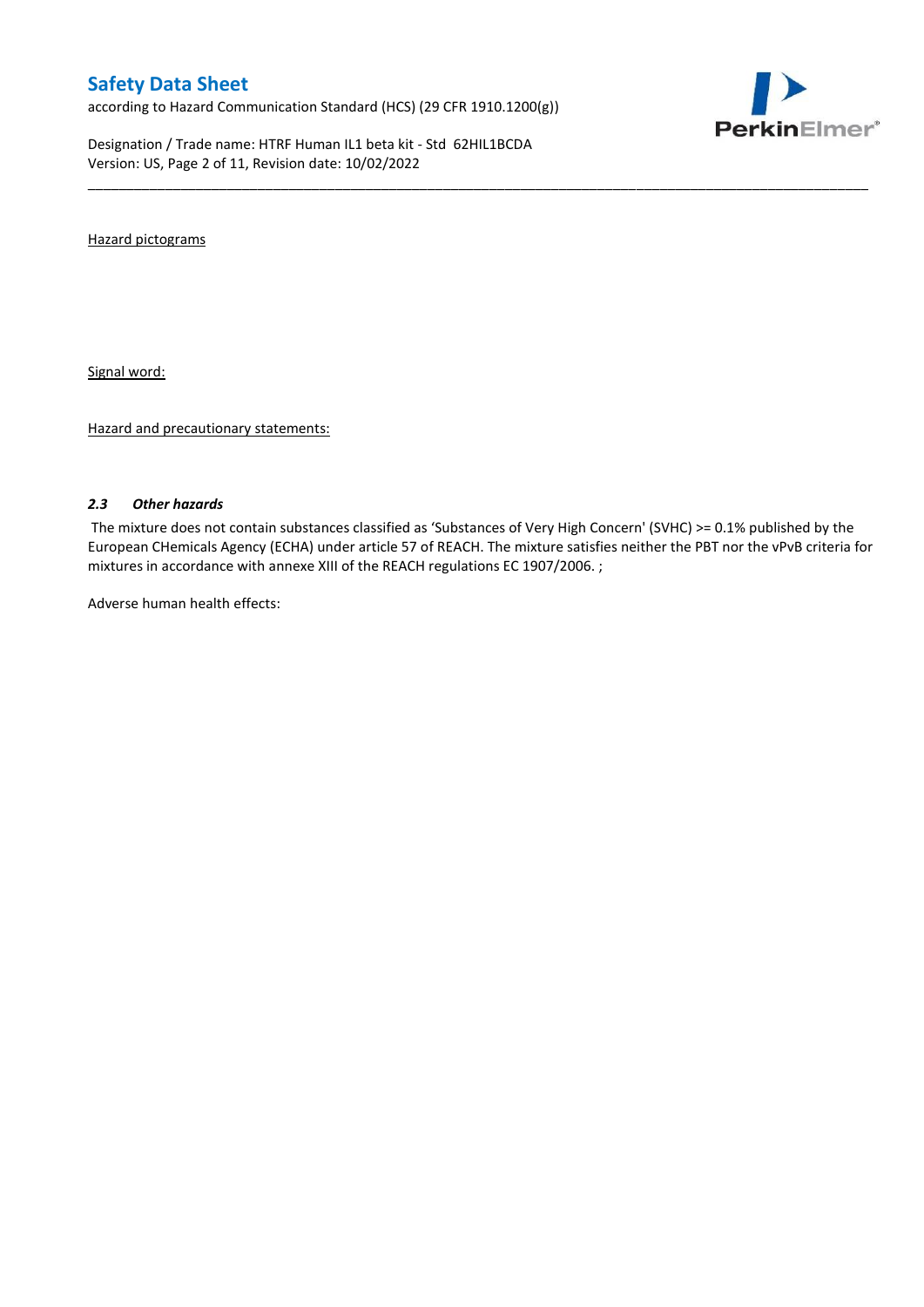according to Hazard Communication Standard (HCS) (29 CFR 1910.1200(g))



Designation / Trade name: HTRF Human IL1 beta kit - Std 62HIL1BCDA Version: US, Page 3 of 11, Revision date: 10/02/2022

## **Section 3 : Composition/information on ingredients**

#### *3.2 Mixtures*

Hazardous ingredients:

This mixture does not contain any hazardous substances at the concentration limits given in Regulation (EC) No. 1272/2008 and OSHA Hazard Communication Standard 29 CFR 1910.1200.

\_\_\_\_\_\_\_\_\_\_\_\_\_\_\_\_\_\_\_\_\_\_\_\_\_\_\_\_\_\_\_\_\_\_\_\_\_\_\_\_\_\_\_\_\_\_\_\_\_\_\_\_\_\_\_\_\_\_\_\_\_\_\_\_\_\_\_\_\_\_\_\_\_\_\_\_\_\_\_\_\_\_\_\_\_\_\_\_\_\_\_\_\_\_\_\_\_\_\_\_\_

Additional information:

Full text of H- and EUH-phrases: see SECTION 16.

### **Section 4 : First aid measures**

#### *4.1 Description of first aid measures*

**General information**: Do not leave affected person unattended. ; Remove affected person from the danger area and lay down. ;

**Following inhalation**: In case of respiratory tract irritation, consult a physician. ; Provide fresh air. ;

**Following skin contact**:After contact with skin, wash immediately with water ; Remove contaminated clothing ;

**Following eye contact**: After contact with the eyes, rinse with water with the eyelids open for a sufficient length of time, then consult an ophthalmologist immediately. ;

**Following ingestion**: Do NOT induce vomiting. ; Give nothing to eat or drink. ; If accidentally swallowed rinse the mouth with plenty of water (only if the person is conscious) and obtain immediate medical attention. ; **Self-protection of the first aider**:

#### *4.2 Most important symptoms and effects, both acute and delayed*

Symptoms: No known symptoms to date. ; Effects:

### *4.3 Indication of any immediate medical attention and special treatment needed*

Notes for the doctor:

# **Section 5 : Firefighting measures**

#### *5.1 Extinguishing media:*

Suitable extinguishing media: This product is not flammable. Use extinguishing agent suitable for type of surrounding fire ;

#### *5.2 Special hazards arising from the substance or mixture*

Hazardous combustion products: /

### *5.3 Advice for fire-fighters*

Wear Protective clothing. ; Additional information: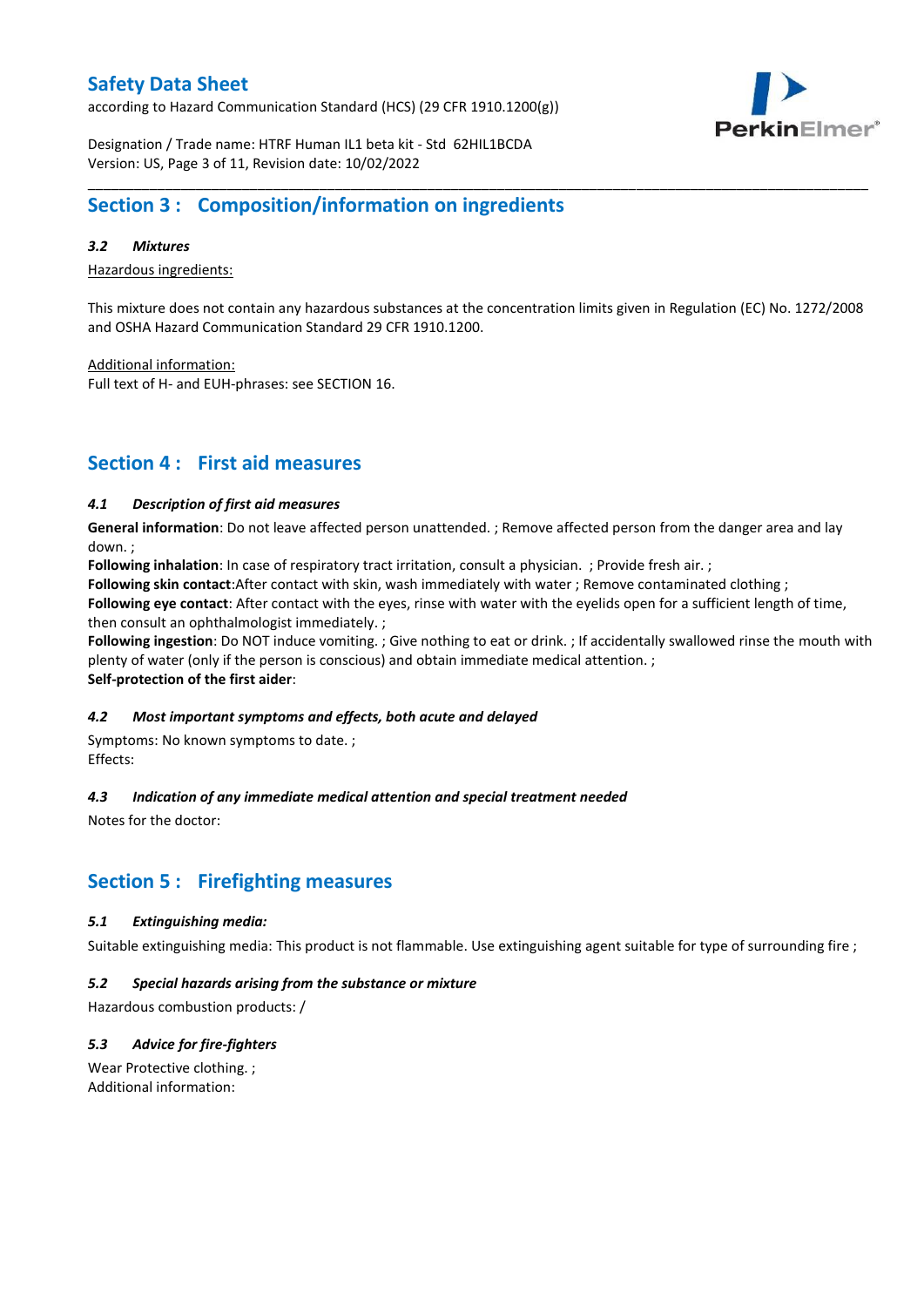according to Hazard Communication Standard (HCS) (29 CFR 1910.1200(g))



Designation / Trade name: HTRF Human IL1 beta kit - Std 62HIL1BCDA Version: US, Page 4 of 11, Revision date: 10/02/2022

## **Section 6 : Accidental release measures**

### *6.1 Personal precautions, protective equipment and emergency procedures*

Emergency procedures: Provide adequate ventilation. ; Emergency procedures: Remove persons to safety. ; Personal precautions: Use personal protection equipment (see section 8). ;

\_\_\_\_\_\_\_\_\_\_\_\_\_\_\_\_\_\_\_\_\_\_\_\_\_\_\_\_\_\_\_\_\_\_\_\_\_\_\_\_\_\_\_\_\_\_\_\_\_\_\_\_\_\_\_\_\_\_\_\_\_\_\_\_\_\_\_\_\_\_\_\_\_\_\_\_\_\_\_\_\_\_\_\_\_\_\_\_\_\_\_\_\_\_\_\_\_\_\_\_\_

#### *6.2 Environmental precautions*

Do not allow to enter into surface water or drains. ; Ensure all waste water is collected and treated via a waste water treatment plant. ;

#### *6.3 Methods and material for containment and cleaning up*

For cleaning up: Suitable material for taking up: Absorbing material, organic ; Other information:

#### *6.4 Reference to other sections*

Additional information:

# **Section 7 : Handling and storage**

### *7.1 Precautions for safe handling*

#### Protective measures:

Advice on safe handling: Avoid contact with skin, eyes and clothes. ; Avoid: Eye contact ; Avoid: Generation/formation of aerosols ; Avoid: Skin contact ; Avoid: inhalation ; In the immediate working surroundings there must be: Emergency shower installed ; In the immediate working surroundings there must be: Provide eye shower and label its location conspicuously; Wash contaminated clothing immediately. ;

Fire preventions:

Do not eat, drink or smoke in areas where reagents are handled. ; Do not pipet by mouth ; Wear suitable one-way gloves at work ;

Advice on general occupational hygiene : Handle in accordance with good industrial hygiene and safety practice ; Observe technical data sheet. ; Remove contaminated, saturated clothing. ; Wash hands before breaks and after work. ;

### *7.2 Conditions for safe storage, including any incompatibilities*

Requirements for storage rooms and vessels: Keep container tightly closed. ; Keep-store only in original container or in properly labeled containers ; Hints on storage assembly: Materials to avoid:

Further information on storage conditions:

### *7.3 Specific end uses:*

Recommendations on specific end uses: Observe technical data sheet. ;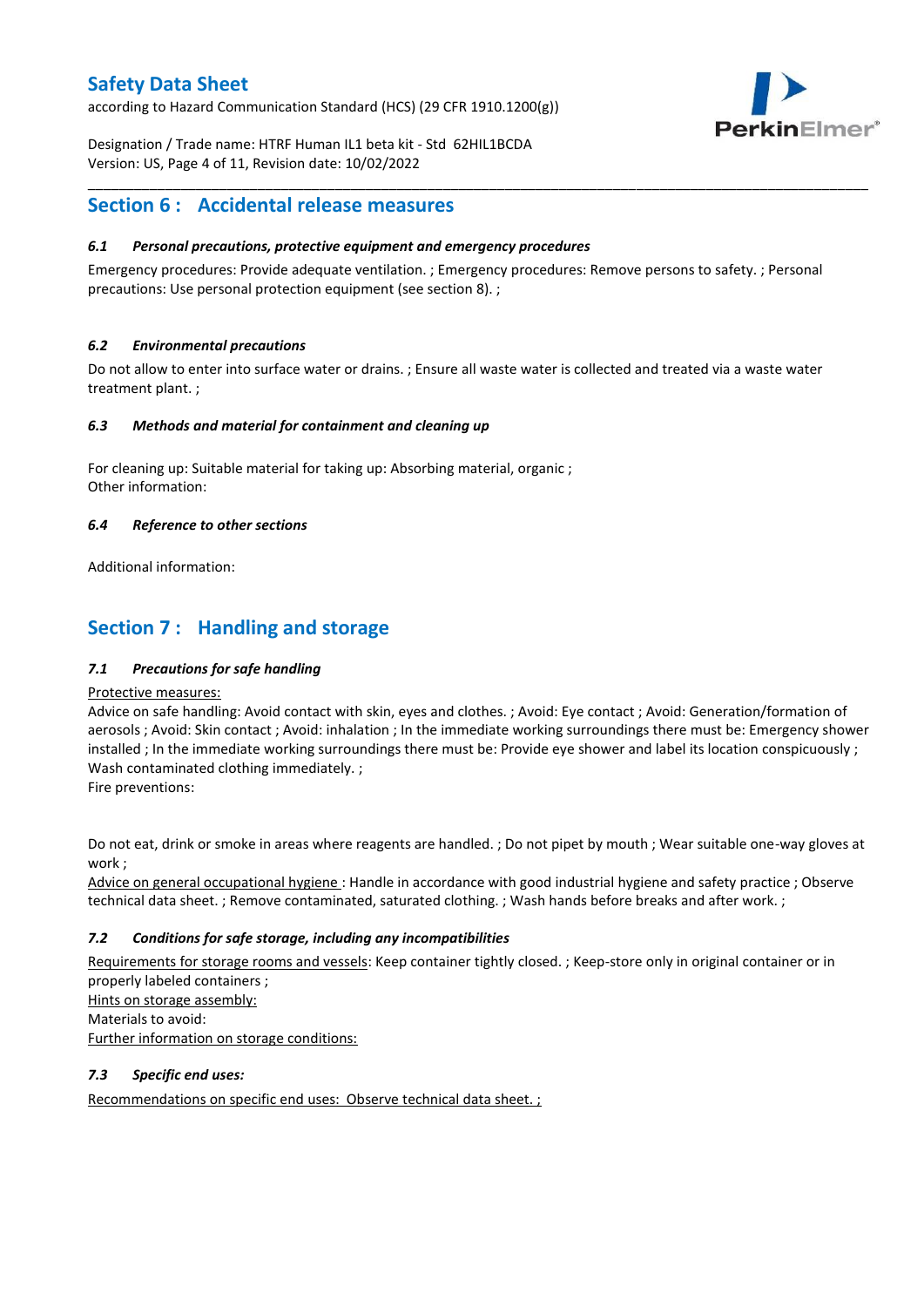according to Hazard Communication Standard (HCS) (29 CFR 1910.1200(g))



Designation / Trade name: HTRF Human IL1 beta kit - Std 62HIL1BCDA Version: US, Page 5 of 11, Revision date: 10/02/2022

# **Section 8 : Exposure controls/personal protection**

### *8.1 Control parameters*

Preliminary remark:

- 8.1.1 Occupational exposure limits:
	- OSHA (USA)

#### 8.1.2 DNEL/PNEC-values:

- DNEL worker
- DNEL consumer
- PNEC

#### *8.2 Exposure controls*

8.2.1 Appropriate engineering controls:

Technical measures and appropriate working operations should be given priority over the use of personal protective equipment. See section 7

\_\_\_\_\_\_\_\_\_\_\_\_\_\_\_\_\_\_\_\_\_\_\_\_\_\_\_\_\_\_\_\_\_\_\_\_\_\_\_\_\_\_\_\_\_\_\_\_\_\_\_\_\_\_\_\_\_\_\_\_\_\_\_\_\_\_\_\_\_\_\_\_\_\_\_\_\_\_\_\_\_\_\_\_\_\_\_\_\_\_\_\_\_\_\_\_\_\_\_\_\_

8.2.2 Personal protective equipment:

Eye / Face protection: Safety glasses with side-shields ;

Skin protection: Gloves ; Laboratory coats ;

Respiratory protection:Ensure adequate ventilation ;

Thermal hazards:

8.2.3 Environmental exposure controls:

Consumer exposure control

Measures related to consumer uses of the substance (as such or in mixtures): Measures related to the service life of the substance in articles:

# **Section 9 : Physical and chemical properties**

#### *9.1 Information on basic physical and chemical properties*

**A**ppearance

| $\frac{A_{\text{p}}}{A_{\text{p}}}$ |         |
|-------------------------------------|---------|
| Physical state                      | Solid ; |
| Colour                              | White:  |
| Odour                               |         |
| Odour threshold (ppm)               |         |

|                    | Value | Concentration<br>(mol/L) | Method | Temperature (°C) | Pressure (kPa) | Remark |
|--------------------|-------|--------------------------|--------|------------------|----------------|--------|
| pН                 |       |                          |        |                  |                |        |
| Melting point (°C) |       |                          |        |                  |                |        |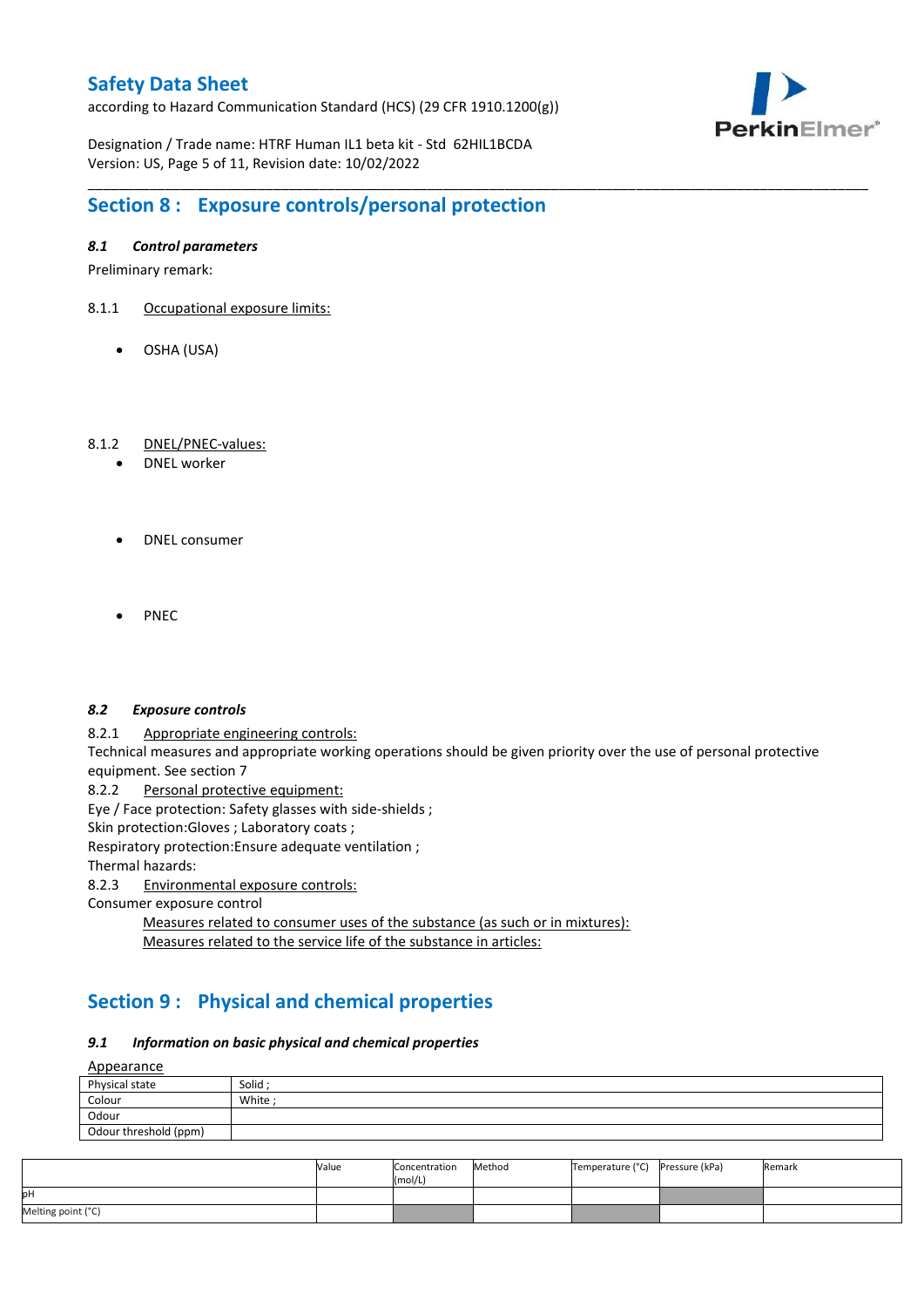according to Hazard Communication Standard (HCS) (29 CFR 1910.1200(g))



Designation / Trade name: HTRF Human IL1 beta kit - Std 62HIL1BCDA Version: US, Page 6 of 11, Revision date: 10/02/2022

| Freezing point (°C)                                         | Initial boiling point/boiling range (°C)  |  |  |  |
|-------------------------------------------------------------|-------------------------------------------|--|--|--|
|                                                             |                                           |  |  |  |
|                                                             |                                           |  |  |  |
| Flash point (°C)                                            |                                           |  |  |  |
| Evaporation rate (kg/m <sup>2</sup> /h)                     |                                           |  |  |  |
| Flammability (type : ) (%)                                  |                                           |  |  |  |
| Upper/lower<br>flammability or explosive<br>limits          | Upper explosive limit<br>(%)              |  |  |  |
|                                                             | Lower explosive limit (%)                 |  |  |  |
| Vapour pressure (kPa)                                       |                                           |  |  |  |
| Vapour density (g/cm <sup>3</sup> )                         |                                           |  |  |  |
|                                                             | Density (g/cm <sup>3</sup> )              |  |  |  |
| Densities                                                   | Relative density (g/cm <sup>3</sup> )     |  |  |  |
|                                                             | Bulk density (g/cm <sup>3</sup> )         |  |  |  |
|                                                             | Critical density (g/cm <sup>3</sup> )     |  |  |  |
| Solubility (Type: ) (g/L)                                   |                                           |  |  |  |
| Partition coefficient (log Pow)<br>n-octanol/water at pH :  |                                           |  |  |  |
| Auto-ignition temperature (°C)                              |                                           |  |  |  |
| Decomposition temperature (°C)<br>Decomposition energy : kJ |                                           |  |  |  |
| Viscosity                                                   | Viscosity, dynamic (poiseuille)           |  |  |  |
|                                                             | Viscosity, cinematic (cm <sup>3</sup> /s) |  |  |  |
|                                                             | Explosive properties                      |  |  |  |
|                                                             | Oxidising properties                      |  |  |  |

#### *9.2 Other information:*

No other relevant data available

# **Section 10 : Stability and reactivity**

#### *10.1 Reactivity*

This material is considered to be non-reactive under normal use conditions. ;

#### *10.2 Chemical stability*

- *10.3 Possibility of hazardous reactions*
- *10.4 Conditions to avoid:*

#### *10.5 Incompatible materials:*

#### *10.6 Hazardous decomposition products:*

Does not decompose when used for intended uses. ; Thermal decomposition can lead to the escape of irritating gases and vapors. ;

### **Section 11 : Toxicological information**

Toxicokinetics, metabolism and distribution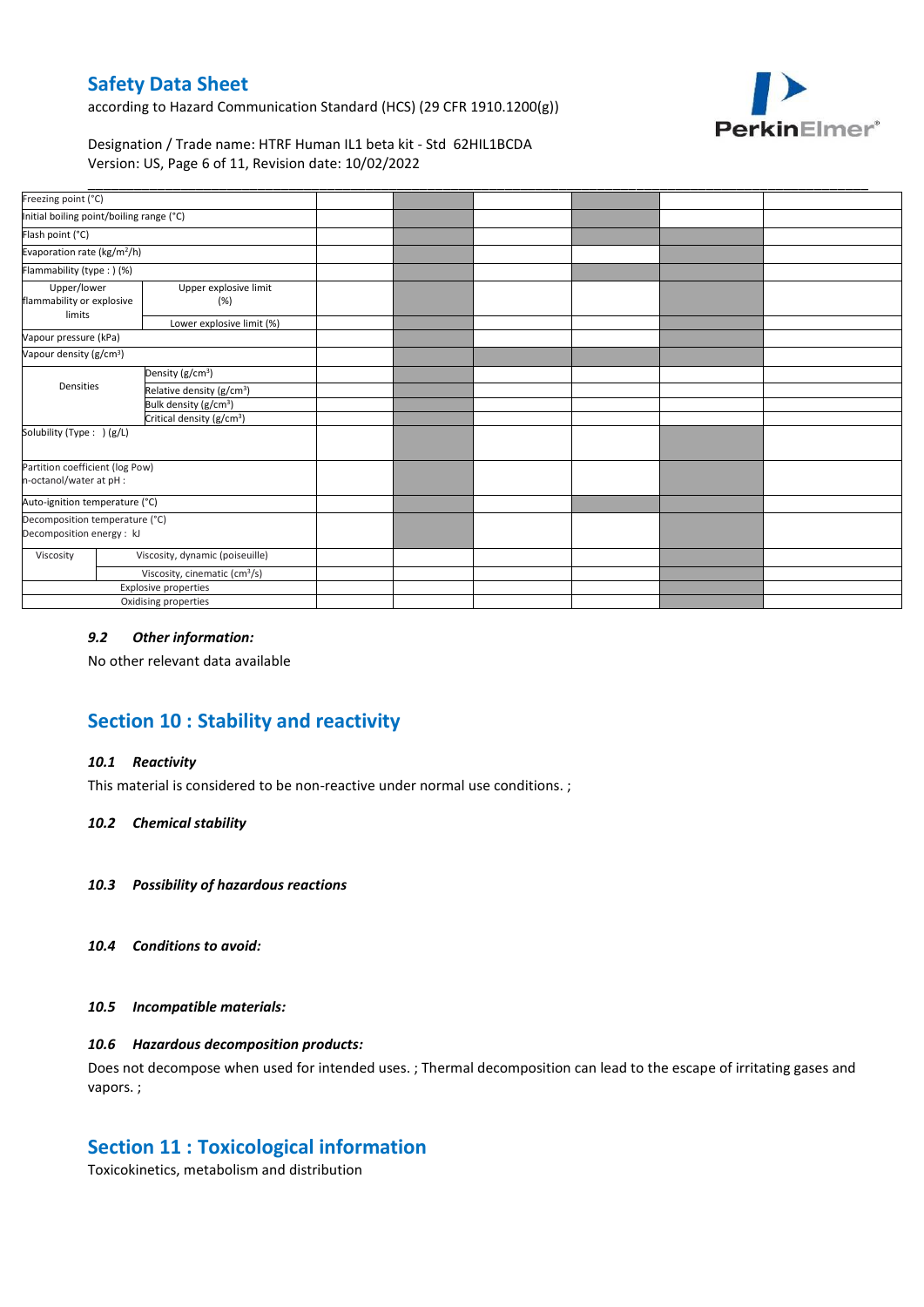according to Hazard Communication Standard (HCS) (29 CFR 1910.1200(g))

\_\_\_\_\_\_\_\_\_\_\_\_\_\_\_\_\_\_\_\_\_\_\_\_\_\_\_\_\_\_\_\_\_\_\_\_\_\_\_\_\_\_\_\_\_\_\_\_\_\_\_\_\_\_\_\_\_\_\_\_\_\_\_\_\_\_\_\_\_\_\_\_\_\_\_\_\_\_\_\_\_\_\_\_\_\_\_\_\_\_\_\_\_\_\_\_\_\_\_\_\_

Designation / Trade name: HTRF Human IL1 beta kit - Std 62HIL1BCDA Version: US, Page 7 of 11, Revision date: 10/02/2022



#### *11.1 Information on toxicological effects*

Substances

**Acute toxicity**

Animal data: Acute oral toxicity:

Acute dermal toxicity:

Acute inhalative toxicity:

Practical experience / human evidence: Assessment / Classification: General Remark:

#### **•** Skin corrosion/irritation

Animal data:

In-vitro skin test method: In-vitro skin test result:

Assessment / Classification:

**Eye damage/irritation**

Animal data:

In vitro eye test method: In vitro eye test result: Assessment / Classification:

> C**MR effects (carcinogenity, mutagenicity and toxicity for reproduction)** o Germ cell mutagenicity:

Animal data:

Assessment / Classification:

o Carcinogenicity

Practical experience / human evidence: Animal data:

Other information: Assessment / Classification:

o Reproductive toxicity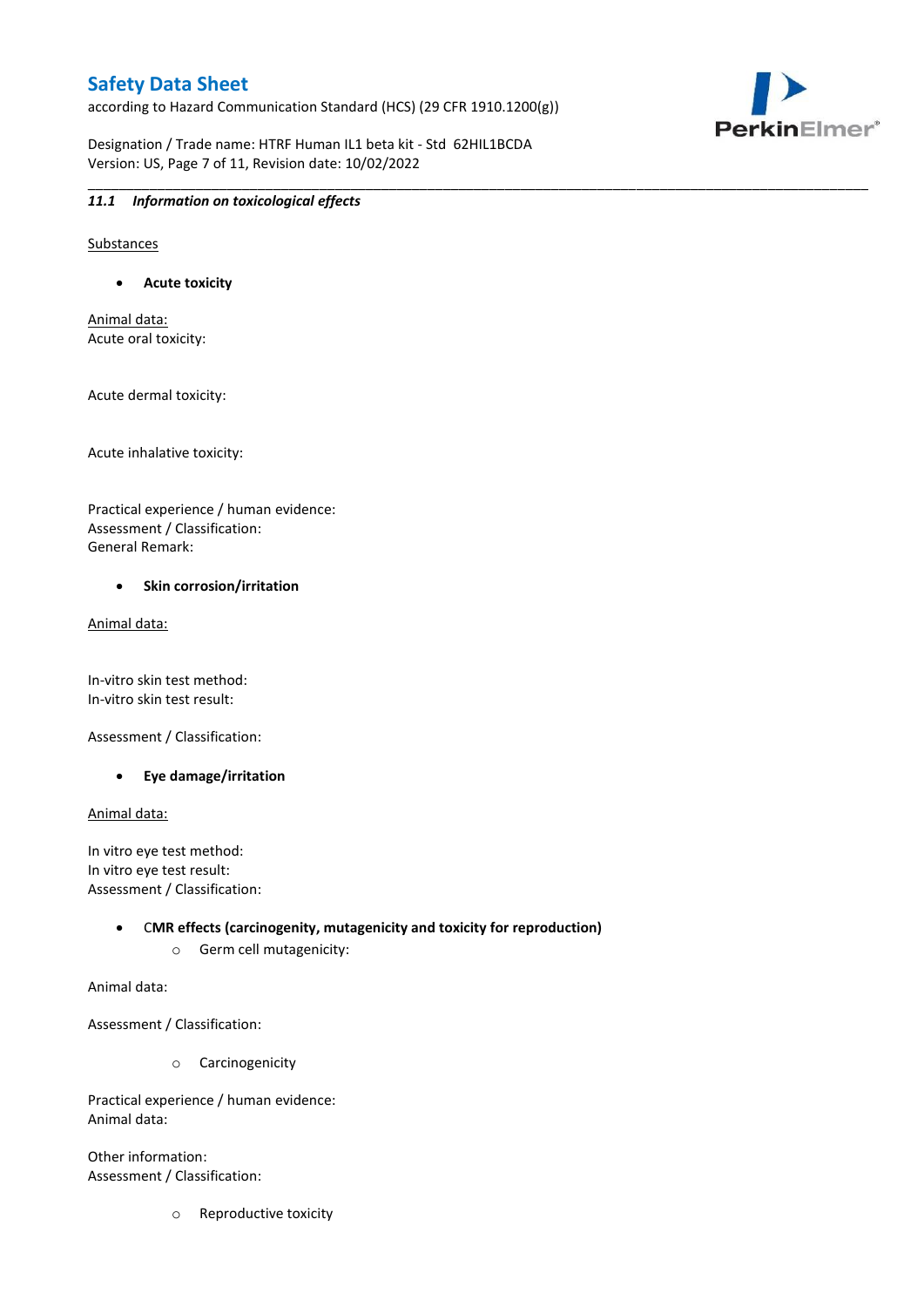according to Hazard Communication Standard (HCS) (29 CFR 1910.1200(g))



Designation / Trade name: HTRF Human IL1 beta kit - Std 62HIL1BCDA Version: US, Page 8 of 11, Revision date: 10/02/2022

\_\_\_\_\_\_\_\_\_\_\_\_\_\_\_\_\_\_\_\_\_\_\_\_\_\_\_\_\_\_\_\_\_\_\_\_\_\_\_\_\_\_\_\_\_\_\_\_\_\_\_\_\_\_\_\_\_\_\_\_\_\_\_\_\_\_\_\_\_\_\_\_\_\_\_\_\_\_\_\_\_\_\_\_\_\_\_\_\_\_\_\_\_\_\_\_\_\_\_\_\_ Practical experience / human evidence: Animal data:

Other information: Assessment / Classification:

Overall assessment on CMR properties:

- **Specific target organ toxicity (single exposure)**
	- o STOT SE 1 and 2

Animal data:

Other information:

o STOT SE 3

Practical experience / human evidence:

Other information: Assessment / Classification:

#### **Specific target organ toxicity (repeated exposure)**

Practical experience / human evidence: Animal data:

Assessment / Classification: Other information

**Aspiration hazard**

Practical experience / human evidence: Experimental data: viscosity data: see SECTION 9. Assessment / Classification: Remark:

11.1.1 Mixtures No toxicological information is available for the mixture itself

# **Section 12 : Ecological information**

In case that test data regarding one endpoint/differentiation exist for the mixture itself, the classification is carried out according to the substance criteria (excluding biodegradation and bioaccumulation). If no test data exist, the criteria for mixture classification has to be used (calculation method); in this case the toxicological data of the ingredients are shown.

#### *12.1 Aquatic toxicity:*

Acute (short-term) fish toxicity

Chronic (long-term) fish toxicity

Acute (short-term) toxicity to crustacea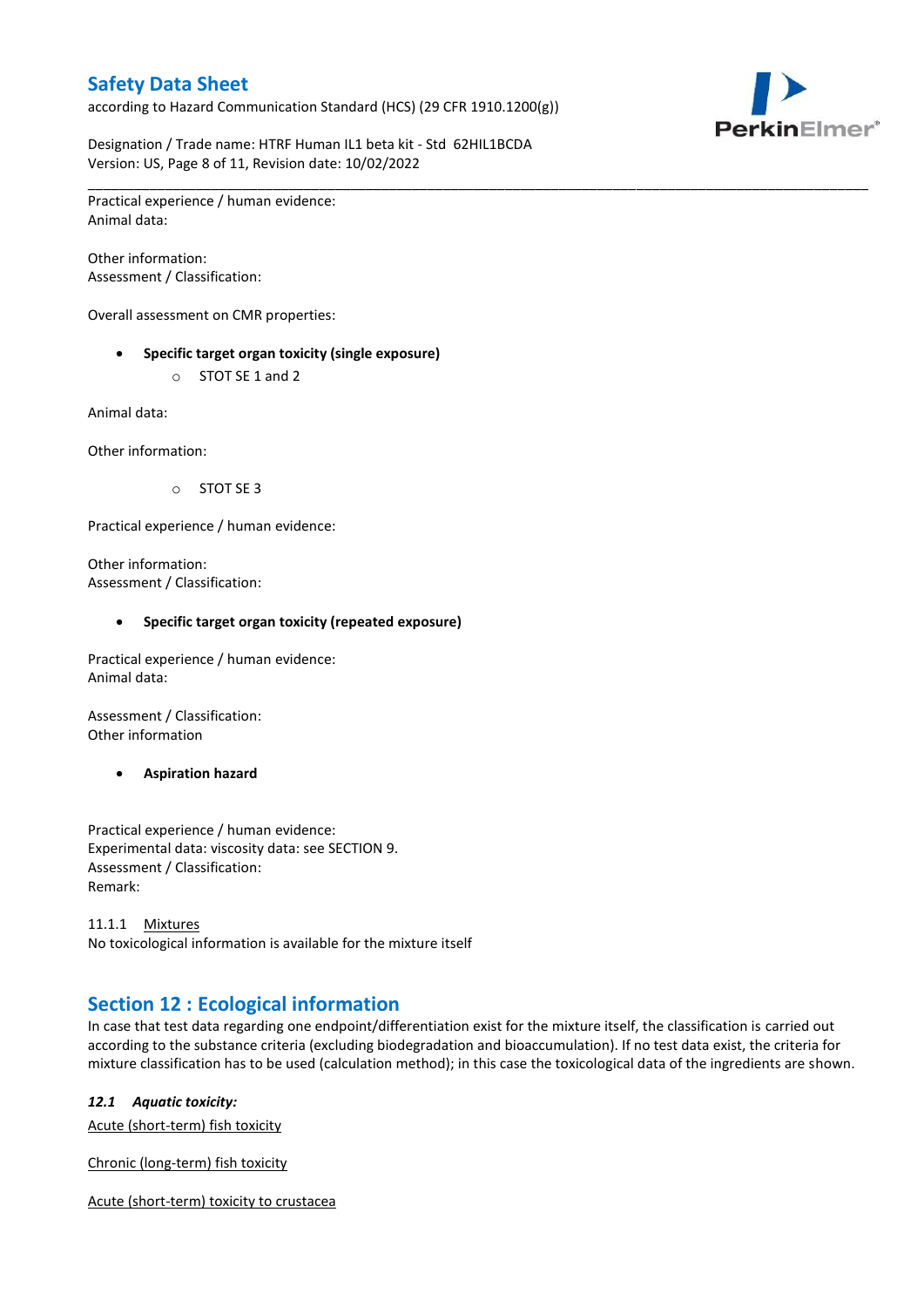according to Hazard Communication Standard (HCS) (29 CFR 1910.1200(g))

\_\_\_\_\_\_\_\_\_\_\_\_\_\_\_\_\_\_\_\_\_\_\_\_\_\_\_\_\_\_\_\_\_\_\_\_\_\_\_\_\_\_\_\_\_\_\_\_\_\_\_\_\_\_\_\_\_\_\_\_\_\_\_\_\_\_\_\_\_\_\_\_\_\_\_\_\_\_\_\_\_\_\_\_\_\_\_\_\_\_\_\_\_\_\_\_\_\_\_\_\_



Designation / Trade name: HTRF Human IL1 beta kit - Std 62HIL1BCDA Version: US, Page 9 of 11, Revision date: 10/02/2022

### Chronic (long-term) toxicity to crustacea

Acute (short-term) toxicity to algae and cyanobacteria

Toxicity to microorganisms and other aquatic plants / organisms

Assessment / Classification:

### *12.2 Persistence and degradability* Biodegradation:

Abiotic Degradation:

Assessment / Classification:

#### *12.3 Bioaccumulative potential*

Bioconcentration factor (BCF):

### *12.4 Mobility in soil*

- *12.5 Results of PBT and vPvB assessment*
- *12.6 Other adverse effects:*

Additional ecotoxicological information:

# **Section 13 : Disposal considerations**

#### *13.1 Waste treatment methods*

Waste treatment options: Dispose of waste according to applicable legislation. ;

Other disposal recommendations: Additional information:

# **Section 14 : Transport information**

#### ADR/RID/AND/IMDG/IATA

| UN No.                     |  |
|----------------------------|--|
| UN Proper shipping name    |  |
| Transport hazard class(es) |  |
| Hazard label(s)            |  |
|                            |  |
| Packing group              |  |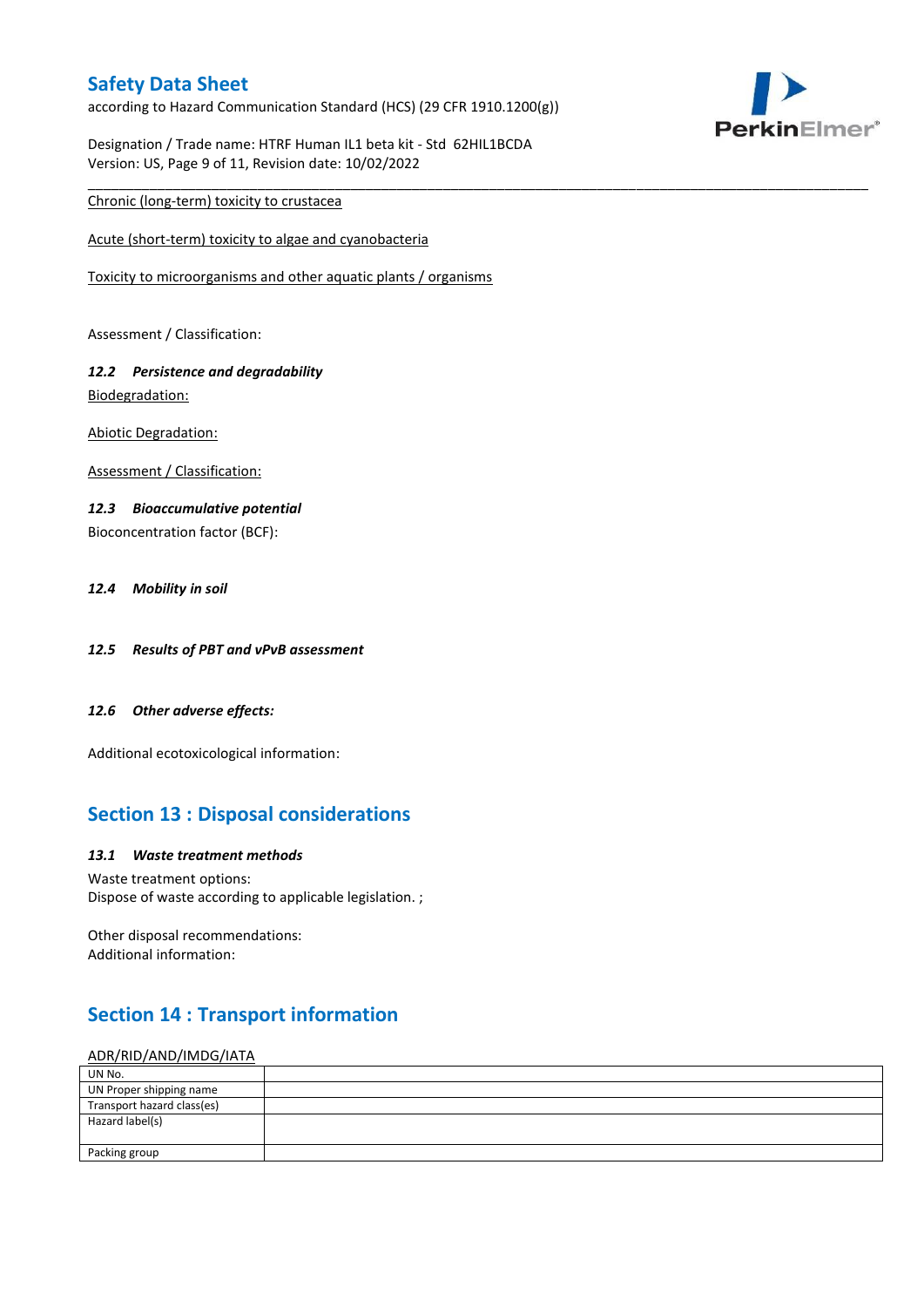according to Hazard Communication Standard (HCS) (29 CFR 1910.1200(g))



Designation / Trade name: HTRF Human IL1 beta kit - Std 62HIL1BCDA Version: US, Page 10 of 11, Revision date: 10/02/2022

| Transport in bulk according to Annex II of MARPOL 73/78 and the IBC Code |                                                  |
|--------------------------------------------------------------------------|--------------------------------------------------|
| Land transport (ADR/RID)                                                 |                                                  |
| <b>Classification code ADR:</b>                                          | Special Provisions for ADR/RID:                  |
| Limited quantities for ADR/RID:                                          | <b>Excepted Quantities for ADR/RID:</b>          |
| Packing Instructions for ADR/RID:                                        |                                                  |
| Special packing provisions for ADR/RID:                                  |                                                  |
| Mixed packing provisions:                                                | Portable tanks and bulk containers Instructions: |
| Portable tanks and bulk containers Special Provisions:                   |                                                  |
| <b>ADR Tank Code:</b>                                                    | ADR Tank special provisions:                     |
| Vehicle for tank carriage:                                               | Special provisions for carriage Packages:        |
| Special provisions for carriage Bulk:                                    |                                                  |
| Special provisions for carriage for loading, unloading and handling:     |                                                  |
| Special Provisions for carriage Operation:                               |                                                  |
| Hazard identification No:                                                | Transport category (Tunnel restriction code):    |
| Sea transport (IMDG)                                                     |                                                  |
| Marine Pollutant:                                                        | Subsidiary risk(s) for IMDG:                     |
| Packing provisions for IMDG:                                             | Limited quantities for IMDG:                     |
| Packing instructions for IMDG:                                           | <b>IBC</b> Instructions:                         |
| <b>IBC Provisions:</b>                                                   | IMO tank instructions:                           |
| UN tank instructions:                                                    | Tanks and bulk Provisions:                       |
| EmS:                                                                     | Stowage and segregation for IMDG:                |
| Properties and observations:                                             |                                                  |
| Inland waterway transport (ADN)                                          |                                                  |
| <b>Classification Code ADN:</b>                                          | <b>Special Provisions ADN:</b>                   |
| Limited quantities ADN:                                                  | <b>Excepted quantities ADN:</b>                  |
| Carriage permitted:                                                      | Equipment required:                              |
| Provisions concerning loading and unloading:                             |                                                  |
| Provisions concerning carriage:                                          | Number of blue cones/lights:                     |
| Remark:                                                                  |                                                  |
| Air transport (ICAO-TI / IATA-DGR)                                       |                                                  |
| Subsidiary risk for IATA:                                                | Excepted quantity for IATA:                      |
| Passenger and Cargo Aircraft Limited Quantities Packing Instructions:    |                                                  |
| Passenger and Cargo Aircraft Limited Quantities Maximal Net Quantity :   |                                                  |
| Passenger and Cargo Aircraft Packaging Instructions :                    |                                                  |
| Passenger and Cargo Aircraft Maximal Net Quantity :                      |                                                  |
| Cargo Aircraft only Packaging Instructions :                             |                                                  |
| Cargo Aircraft only Maximal Net Quantity :                               |                                                  |
| ERG code:                                                                | <b>Special Provisions for IATA:</b>              |
|                                                                          |                                                  |

\_\_\_\_\_\_\_\_\_\_\_\_\_\_\_\_\_\_\_\_\_\_\_\_\_\_\_\_\_\_\_\_\_\_\_\_\_\_\_\_\_\_\_\_\_\_\_\_\_\_\_\_\_\_\_\_\_\_\_\_\_\_\_\_\_\_\_\_\_\_\_\_\_\_\_\_\_\_\_\_\_\_\_\_\_\_\_\_\_\_\_\_\_\_\_\_\_\_\_\_\_

# **Section 15 : Regulatory information**

### *15.1 Safety, health and environmental regulations/legislation specific for the substance or mixture*

#### *15.2 Chemical Safety Assessment:*

For the following substances of this mixture a chemical safety assessment has been carried out :